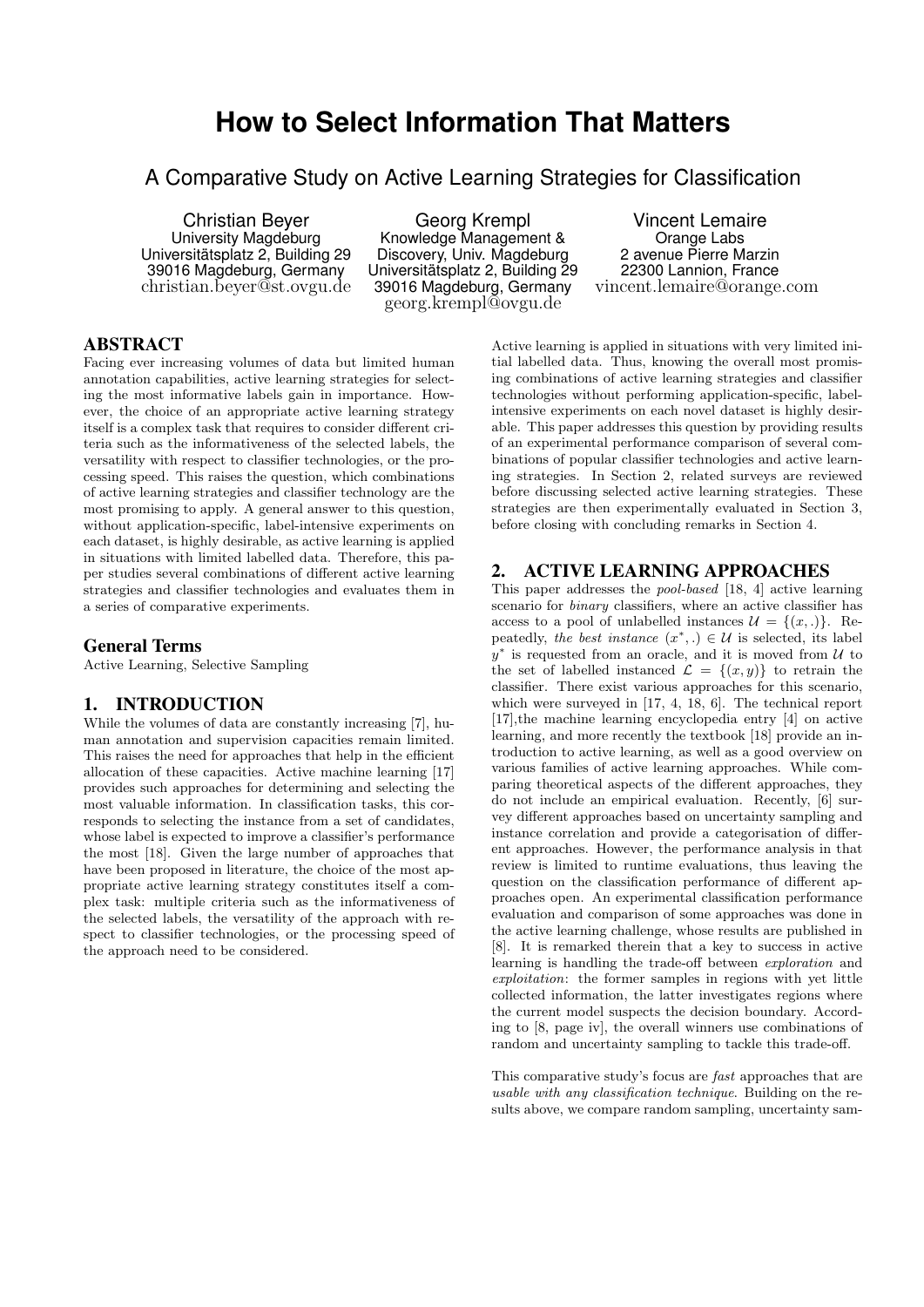pling, and a combination of both that tackles explorationexploration. In addition to these popular approaches, we include the very recently proposed probabilistic active learning approach, which implicitly balances exploration-exploration. We now briefly review these approaches, before continuing with the experimental evaluation in the next chapter.

#### 2.1 Random Sampling

A simple and fast baseline is random sampling, where instances are selected at random with equal probability. Despite the simplicity of this purely explorative strategy, it has been shown to be difficult to be beaten consistently [11] and is one of the most popular active learning baselines [8].

#### 2.2 Uncertainty Sampling

A very popular active learning strategy is uncertainty sam*pling* [13], which is frequently used as baseline (e.g. in the active learning competition [8]). This is a purely exploitative strategy that relies on the current model to compute so-called uncertainty measures. These serve as proxies for a candidate's impact on the classification performance, and the candidate with the highest uncertainty is selected for labelling. In the seminal work of [13], a probabilistic classifier is used on a candidate to compute the posterior of its most likely class. The absolute difference between this posterior estimate and 0.5 is used as uncertainty measure (lower values denoting higher uncertainty). The formula for picking  $x_{LC}^*$  is the following according to [17]:

$$
x_{LC}^* = \underset{x}{\operatorname{argmax}} 1 - P_{\theta}(\hat{y} \mid x) \tag{1}
$$

 $x_{LC}^*$  is the instance from the pool of unlabelled data  $D_u$ which our model  $\theta$  is least confident in while  $\hat{y}$  is the class for which the model calculated the highest posterior estimate so  $\hat{y} = argmax P_{\theta}(y | x)$ . In addition to this confidence-based  $\overline{y}$ 

uncertainty measure, other measures are common as well [18], like entropy or the margin between a candidate and the decision boundary. However, [17] notes that for binary classification problems classifiers the measures margin, confidence and entropy result in the same ranking and querying of instances.

This strategy is easy to implement and computationally efficient, having an asymptotic time time complexity of  $O(|\mathcal{U}|)$ . Thus, it is also usable in time critical applications, or in big data scenarios with large numbers of unlabelled instances, or on fast data streams [22]. Nevertheless, a known disadvantage [20] of uncertainty sampling is that these proxies do not consider the number of similar instances on which the posterior estimates are made or the decision boundaries are drawn. The reported results of empirical evaluations are somewhat inconclusive, with some authors (e.g. [2, 16, 9]) reporting even worse performance on some data sets than random sampling. Its major problems are that it can get stuck in regions with high Bayesian error, especially when the data is not linearly separable. Additionally, as this strategy queries instances that are close to the current decision boundary, it is prone to missing subconcepts if the initial decision boundary is unfavourable for the data. Furthermore, it can also tend to query outliers which are not representative for the underlying distribution. Figure 1 illustrates some of the problems while the work of [21] and [20] discuss



Figure 1: This figure shows a configuration during the active learning process on a two-class problem. The red line is the current decision boundary and the coloured stars and squares are the labelled instances. The stars on the top left are a subconcept which will probably be missed by uncertainty sampling because those instances are far away from the decision boundary which means the classifier is very confident in their prediction. The star with the blue circle on the other hand is an outlier that is very close to the current decision boundary and therefore highly likely to be queried for labelling.

the issue of querying outliers. Following next is a short description of three particular uncertainty measures based on posterior estimates namely uncertainty sampling based on confidence, margin and entropy.

#### 2.3 Semi-Random Sampling

The combination of uncertainty and random sampling to combine exploitation and exploration has been suggested for example in [12, 8, 22]. Most recently, [22] uses a mix of random and uncertainty sampling on streams to tackle the problem of missing exploration with uncertainty measures. This is especially useful in stream-based active learning where concepts and thus the optimal decision boundary might change over time. The authors speculate that in a static scenario it is likely that uncertainty sampling beats the mixed strategies, as the decision boundary does not change over time. We investigate this hypothesis by studying the performance of a mixed strategy for pool-based active learning, which switches between uncertainty and random sampling. This strategy alternatingly applies random sampling and uncertainty sampling, beginning with the initial instance being selected randomly from the unlabelled pool  $D_u$ . This strategy has the same asymptotic time complexity as uncertainty sampling, but is faster by a constant factor due to using random selection half of the time.

# 2.4 Probabilistic Active Learning

Probabilistic active learning is a novel approach [10] that directly optimises a performance measure like accuracy, using statistically sound methods to guide the degree of exploitation and exploration. In this aspect it is comparable to error reduction approaches (proposed in [15]), while still having linear complexity like the fast uncertainty methods.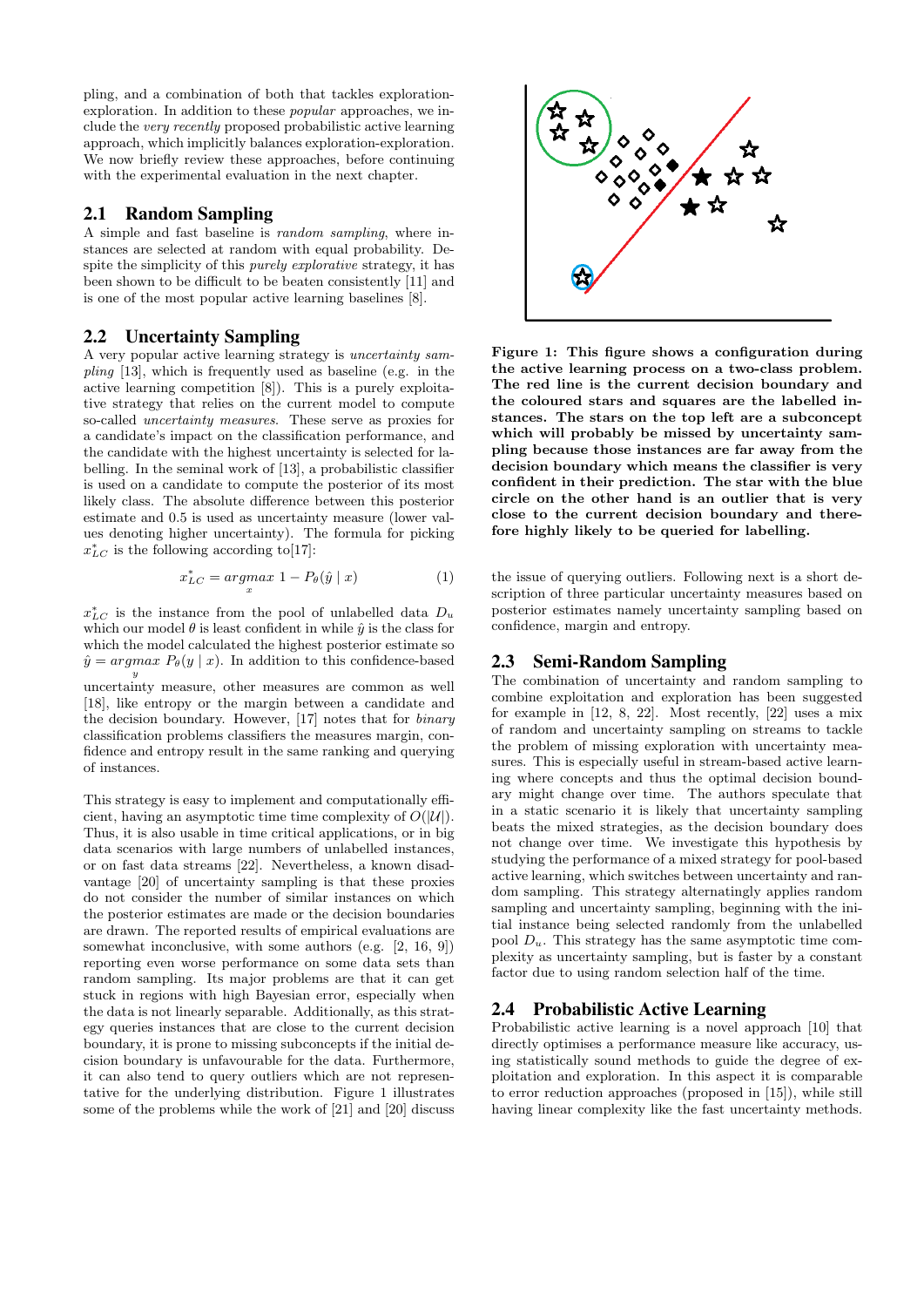For binary classification with Parzen Window classifiers, it was already shown that probabilistic active learning achieves comparable or superior performance than error reduction.

Probabilistic active learning builds on the smoothness assumption commonly used in semi-supervised learning [3], which suggests that the influence of an instance on the classification process is the highest in its neighbourhood:

Semi-supervised smoothness assumption: If two points  $x_1, x_2$  in a high-density region are close, then so should be the corresponding outputs  $y_1, y_2$ .

Therefore, the method proposed in [10] considers within the neighbourhood of an instance the number of labelled instances n and the share of positive labels therein  $\hat{p}$  =  $\frac{n_+}{n}$ . These two values are the necessary label statistics  $\lim_{n \to \infty}$  is a finite two values are the necessary note statistics ing used. As the real posterior  $p$  of that neighbourhood and the label realisation  $y$  of the instance under consideration are unknown, they are modelled as hidden variables. The so-called probabilistic gain is calculated as the expectation over all possible realisations of  $p$  and  $y$  of the gain in classification performance. This gain is then weighted with the density in an instance's neighbourhood, considering the union of the labelled and unlabelled pool  $D_u \cup D_l$ , in order to prefer dense regions and avoid outliers. This probabilistic gain calculation models the true posterior  $p$  within the neighbourhood as being Beta-distributed, and the label realisation  $y$  as being Bernoulli-distributed with  $p$  as an input. Thus, the number of positive instances in the neighbourhood  $n_+ = n \cdot \hat{p}$  is binomially distributed.

For accuracy or misclassification loss, a closed-form solution for computing the probabilistic gain is given in [9]:

$$
G_{\text{OPAL}}(n, \hat{p}, \tau, m) = \frac{(n+1)}{m} \cdot \left(\begin{array}{c} n \\ n \cdot \hat{p} \end{array}\right). \tag{2}
$$

$$
\left(\mathrm{I}_{ML}(n,\hat{p},\tau,0,0)-\sum_{k=0}^{m}\mathrm{I}_{ML}(n,\hat{p},\tau,m,k)\right) (3)
$$

Here,  $\tau$  is the cost of a false positive (normalised such that the costs of a false positive and a false negative add up to one),  $m$  is the maximal available budget for the candidate's neighbourhood, and  $I_{ML}(n, \hat{p}, \tau, m, k)$  is a function that is proportional to the expected misclassification loss in case k positive labels were among the m purchased ones:

$$
I_{ML}(n, \hat{p}, \tau, m, k) = {m \choose k}.
$$
\n
$$
\begin{cases}\n(1-\tau) \cdot \frac{\Gamma(1-k+m+n-n\hat{p})\Gamma(2+k+n\hat{p})}{\Gamma(3+m+n)} & \frac{n\hat{p}+k}{n+m} < \tau \\
(\tau-\tau^2) \cdot \frac{\Gamma(1-k+m+n-n\hat{p})\Gamma(1+k+n\hat{p})}{\Gamma(2+m+n)} & \frac{n\hat{p}+k}{n+m} = \tau (5) \\
\tau \cdot \frac{\Gamma(2-k+m+n-n\hat{p})\Gamma(1+k+n\hat{p})}{\Gamma(3+m+n)} & \frac{n\hat{p}+k}{n+m} > \tau\n\end{cases}
$$

Here,  $\Gamma(z)$  is Legendre's gamma function (see e.g. [14, p. 206]).

For computing the probabilistic gain, the label statistics of an instance's neighbourhood are required, which consist of total number of labels  $(n)$  and the share of positives therein  $(\hat{p})$ . In [9, 10], it is argued that using estimates provided by a probabilistic classifier might be favourable to using kernel frequency estimates as substitutes. For investigating this experimentally, different ways of computing the label statistics for different classifier technologies need to be specified.

When using kernel frequency estimates as substitutes, [10] propose the following formula that employs Gaussian kernels with a bandwidth of  $\sigma$ :

$$
LC(x,\mathcal{L}) \approx \sum_{x_i \in \mathcal{L}} \exp\left(-\frac{\|x - x_i\|^2}{2\sigma^2}\right) \tag{6}
$$

The total number of labels is then  $n = LC(x, \mathcal{L})$ , where  $\mathcal L$  is the set of all labelled instances, and the the share of positives is  $\hat{p} = LC(x, \mathcal{L}_+) / LC(x, \mathcal{L})$ , where  $\mathcal{L}_+$  is the subset of labelled positive instances.

For Parzen-Window Classifiers [2], which use kernel density estimates for computing an instance's posterior probabilities, the kernel frequency estimates above for  $\hat{p}$  are identical to the classifier's posterior estimates. However, for Naive Bayes Classifiers these frequency estimates differ from the posterior estimates, due to the conditional independence assumed when computing the latter. Therefore, the classifier's estimates should be used directly for  $\hat{p}$ . For k-Nearest Neighbour Classifiers, these posterior estimates are obtained by the number of positives among an instance's  $k$  nearest neighbours. In analogy, for Tree-Based Classifiers such as Hoeffding Trees [5], the probabilistic estimates are obtained from the summary statistics in an instance's leaf, i.e. by simply dividing the number of positives by the total number of labels processed in that leaf.

In the classifier technologies discussed above, a label influences solely a particular region in the feature space. However, for some classifiers this does not hold. For example, in Logistic Regression Classifiers an instance might alter the decision on instances that are far away. Thus, even though Logistic Regression Classifiers provide probabilistic estimates that might be used for  $\hat{p}$ , they might be not suited for probabilistic active learning.

#### 3. EXPERIMENTAL COMPARISON

The experimental evaluation is guided by the following hypotheses, that describe the relationship between the active learning strategies described in section 2:

- 1. Probabilistic active learning outperforms random, semirandom and uncertainty sampling.
- 2. The performance of probabilistic active learning drops if the label statistics are calculated independently of the classifier being used.
- 3. Semi-random sampling does not outperform random and uncertainty sampling at the same time.

The first hypothesis is motivated by the capability of probabilistic active learning to balance exploration and exploita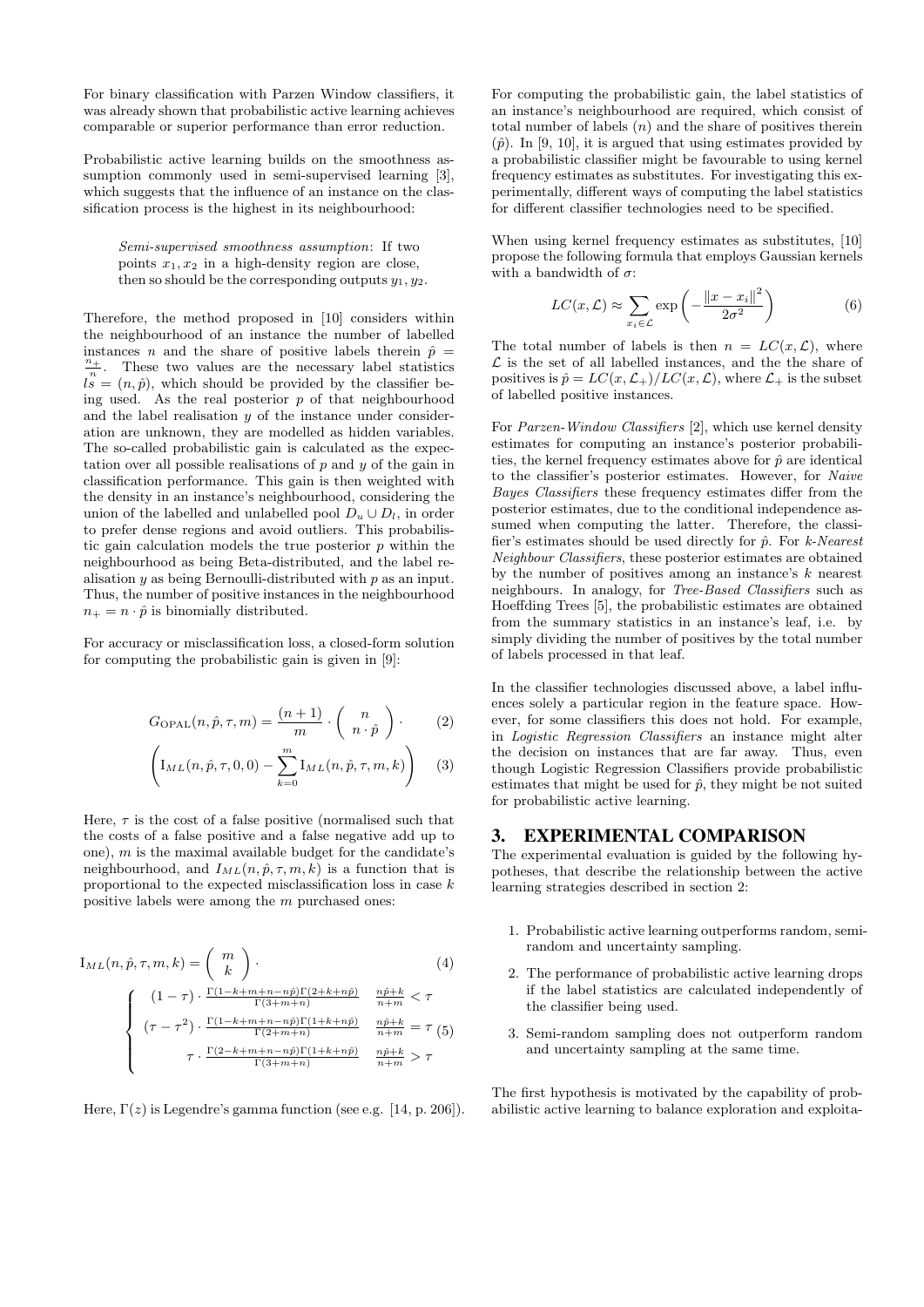tion by computing the expected improvement in classification performance in an instance's neighbourhood, rather than using a heuristic approach. However, this relies on good estimates of the labelled information in an instance's neighbourhood, which are provided by the label statistics. These estimates depend on the classifier technology, thus computing them independently from the classifier is expected to deteriorate the performance, motivating the second hypothesis. The third hypothesis is motivated by the speculation in [22] that mixed strategies might be inferior in a pool-based setting with static concepts (as in our setting). According to this hypothesis, the performance of semi-random sampling should be between that of random and uncertainty sampling.

For testing these hypotheses, we follow the standard active learning assumptions, discussed and motivated in [17]:

- 1. All labels cost the same.
- 2. The labels that are bought are always correct.
- 3. The classifier learns incrementally on the actively selected labels, without any other change.

# 3.1 Experimental Setup

Active learning works on the trade-off between minimising the number of labels and maximising classification performance. For a single experiment, this trade-off is commonly visualised using learning curves, which depict the classifier's performance at different amounts of labelled instances. However, for a multitude of combinations of active learning approaches and datasets (as in this comparative study), a multitude of curves need to be compared. For matters of space and readability, different approaches for aggregating this information were used in literature. One proposed solution is to compare the area under the learning curve [8] but this method loses information about dominance at the different stages and might be misleading when learning curves intersect. Therefore, we use the approach suggested in [9] of pairwise comparisons at specific points in the learning process, in order to see which strategy dominates or is dominated by another strategy at which point in the learning process. Furthermore, in order to improve reliability of the results, we use n-fold-cross-validation to divide the datasets into different partitions of test and training sets. We then average the results at each learning stage over the different folds. The experimental setup used for the comparison of active learning strategies is summarised by the following workflow:

- 1. Employ the selected strategies with the selected classifiers and datasets.
- 2. Compare the accuracy of two competing strategies after a specific number of instances were labelled and create two performance vectors for that point of comparison by collecting the achieved performance from all the folds of the 10-fold-cross-validation and do that for all the random seeds. This gives us two vectors of the length 100 as there are 10 folds for each of the 10 seeds.
- 3. Test if the performance vector of one strategy is significantly better or worse using a two-sided Wilcoxon test with a significance level of 0.05.
- 4. Repeat steps 2 and 3 for all classifiers on the individual datasets and also over all datasets at the same time which gives us a summary of how the strategies perform for a specific classifier over all datasets. The chosen comparison points are the performances obtained after labelling 20 and 40 instances. Accuracy is selected as performance measure.
- 5. Check if the results of step 4 are in line with the hypotheses or contradict them.

### *3.1.1 Datasets*

For the experiments the following real-world datasets from the UCI machine learning repository [1] are used: haberman, seeds, vertebral. Additionally, two synthetical datasets are included, namely checkerboard1 and checkerboard2 [2, 9]. The datasets are preprocessed such that there are no missing or invalid values and normalised such that all attribute values are between zero and one. All the datasets are randomised and divided into ten folds, which are then used in the cross-validation of all active learning strategies. Since the datasets are small and the learning process converges quickly, the budget is set to 40 instances.

## *3.1.2 Algorithms*

The compared active learning approaches are random sampling (uniform selection probability), semi-random and uncertainty sampling (both using confidence as uncertainty measure), and probabilistic active learning (using accuracy with  $\tau = 0.5$  as performance measure).

All active learning strategies are evaluated on the same set of (incremental) classifiers. Those classifiers, implemented in MOA and WEKA, are Hoeffding trees, Naive Bayes, logistic regression, k-nearest-neighbour and a Parzen-Window classifier which was implemented by the authors and is described in [2]. All algorithms were run on a desktop computer (Intel i5-760 with 2.8GHz and 8GB RAM).

The label statistics are once calculated by using the probabilistic classifier's posterior estimate for the values of the share of positives  $(\hat{p})$  in a neighbourhood. Furthermore, to evaluate the effect of calculating the label statistics independently of the classifier, estimates based on kernel frequency estimates (as in [9]) over the labels are used.

# 3.2 Results

Based on the three hypotheses stated above, we now summarise our findings in the next subsections. Tables 2 and 1 provide the complete results of the experimental evaluation.

Table 2 shows the performance comparison after 20 and 40 labels over all datasets for different pairs of active learning strategies. The numbers are the percentages of wins of the strategy in the row versus the strategies in the columns, excluding ties. Thus, symmetric values sum up to one. Significantly better results of a two-sided Wilcoxon test with a significance level of 0.05 are denoted with a '\*', significantly worse ones with a '-'. The active learning strategies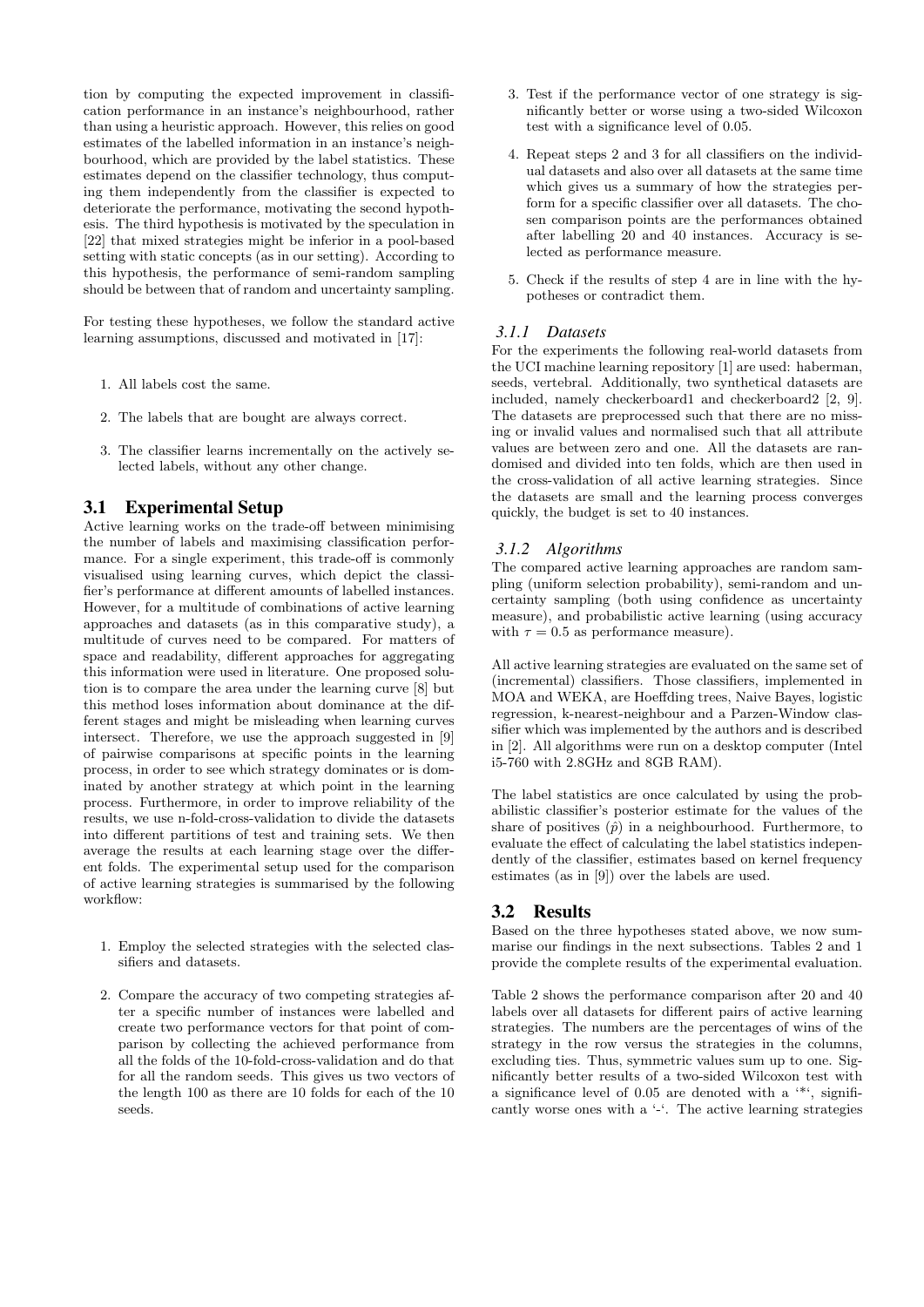are denoted with Pal (probabilistic active learning), Conf (confidence-based uncertainty sampling), Ran (random sampling), and Semi (semi-random sampling). For the columns on the left, the posterior estimates  $\hat{p}$  come from the probabilistic classifier, while for the columns on the right they are calculated independently of the classifier by using kernel frequency estimates. In both cases, the number of labels  $n$ is calculated by kernel frequency estimates.

Table 1 summarises for different classifiers the effect on Pal's performance of using independently calculated posterior estimates against estimates takes from the probabilistic classifier. That is, the values correspond to the number of wins (excluding ties) of Pal with independently calculated posterior estimates (by using kernel frequency estimates) against Pal with estimates taken directly from the probabilistic classifier. A <sup>\*\*</sup> shows that the performance is significantly better and a '-' shows that it is significantly worse using a twosided Wilcoxon test with a significance level of 0.05. One can see that in the majority of cases calculating both parameters independently leads to a significantly worse classifier performance.

#### *3.2.1 Probabilistic Active Learning Is Superior*

In order to assess this statement, Table 2 provides the results for different classifiers. For a Parzen Window classifier (top-most cells), probabilistic active learning outperforms the other strategies significantly over all datasets, both after 20 and 40 acquired labels, and independently whether posterior estimates by the probabilistic classifier or by kernel frequency estimation are used.

For Hoeffding Trees, this does only hold when posterior estimates by the classifier are used (64.26%,64.92%,62.7% at 20 labels, and 63.19%,69%,66.55% at 40 labels against confidence-based uncertainty sampling, random sampling, and semi-random sampling, respectively). When using independently calculated posterior estimates for probabilistic active learning, its performance is neither significantly better nor significantly worse than that of other approaches.

For Naive Bayes with posterior estimates by the classifier, Pal is again always significantly better. For Naive Bayes with kernel frequency estimates for the posterior, Pal is significantly better than random while not significantly worse than any other strategy.

For k-Nearest Neighbour and Logistic Regression, probabilistic active learning is not better: with k-NN it is significantly worse than uncertainty sampling or semi-randomsampling, but not significantly worse than random sampling. With logistic regression, results are inconclusive, but probabilistic active learning performs in some constellations significantly worse than uncertainty or random sampling. The reason for the weak performance of probabilistic active learning in combination with Logistic Regression is that here the smoothness assumption is violated, as an instance might influence the decision boundary at locations that are far away from its coordinates. The problem with k-Nearest Neighbour is a different one: here, the number of labels that are considered by the classifier is constantly set to three. Thus, the value  $n$  used in the label statistics is misleading the active learner.

*3.2.2 Independent Label Statistics Reduce Performance* The results discussed above already indicate an important relationship between the label statistics and the performance of the probabilistic active learning approach. To assess this relationship further, and to test the second hypothesis that classifier-independent calculation of these label statistics reduces the performance, Table 1 shows the results of a pairwise comparison between probabilistic active learning with and without independently computed posterior estimates.

Interestingly, the results depend on the learning stage: after processing the first ten labels (comparison point  $CP = 10$ ), there is not yet a difference in performance between the two ways of calculating the label statistic's  $\hat{p}$  (except for 3-Nearest Neighbour). In the later learning stages  $(CP =$ 20, 30, 40), this changes, and using independently estimated values for  $\hat{p}$  significantly reduces performance for Hoeffding-Trees, Naive Bayes, and Logistic Regression. For 3-Nearest Neighbour, the results are different, but on this particular type of classifier the probabilistic active learning approach is not recommendable anyway.

One should note that this evaluation was limited to the effect of independent posterior estimates for  $\hat{p}$ , while always independently calculated estimates for the number of labels  $n$  were used. The situation of using for both values (for  $n$ and  $\hat{p}$ ) kernel frequency estimates corresponds to using two classifiers, namely a Parzen-Window classifier for instance selection, and the chosen classifier for prediction. This is the typical scenario of label reusability as introduced by [19].

#### Table 1: Effect of Independent Label Statistics Calculation

| .<br>Labels | H-Tree      | Naive B.    | Log. Reg.   | $3-NN$     |
|-------------|-------------|-------------|-------------|------------|
| $CP = 10$   | 54.33%      | 47.62\%     | 49.82\%     | 34.92%-    |
| $CP = 20$   | $39.3\%$ -  | 38.78%-     | $37.67\%$ - | 54.32\%    |
| $CP = 30$   | $32.17\%$ - | $28.35\%$ - | $30.93\%$ - | 48.67%     |
| $CP = 40$   | $30.4\%$ -  | $25.76\%$ - | $37.04\%$ - | $65.82\%*$ |

# *3.2.3 Semi-Random Sampling is not better than both Random and Uncertainty Sampling*

The results in Table 2 show that semi-random-sampling is with none of the classifiers consistently better (or worse) than both, random sampling and uncertainty sampling. That is, it is never at the same time dominating (or dominated by) both strategies. This supports the suggestions by [22] that a mixed strategy is inferior in a static setting because either uncertainty sampling will perform well or random will perform well and semi-random will end up in the middle of the two. However, this does not mean that a semi-random strategy is inferior to random or uncertainty sampling in every setting. For some configurations, semi-random sampling is slightly better than both, but in those cases the difference is never significant. Thus, in a real-world application where hold-out performance tests are difficult, semi-random sampling might help to avoid the worst-case performance. Nevertheless, for most classifier types probabilistic active learning would is likely to be the better choice, as it outperforms in general all three other methods when the label statistics are provided by the used classifier.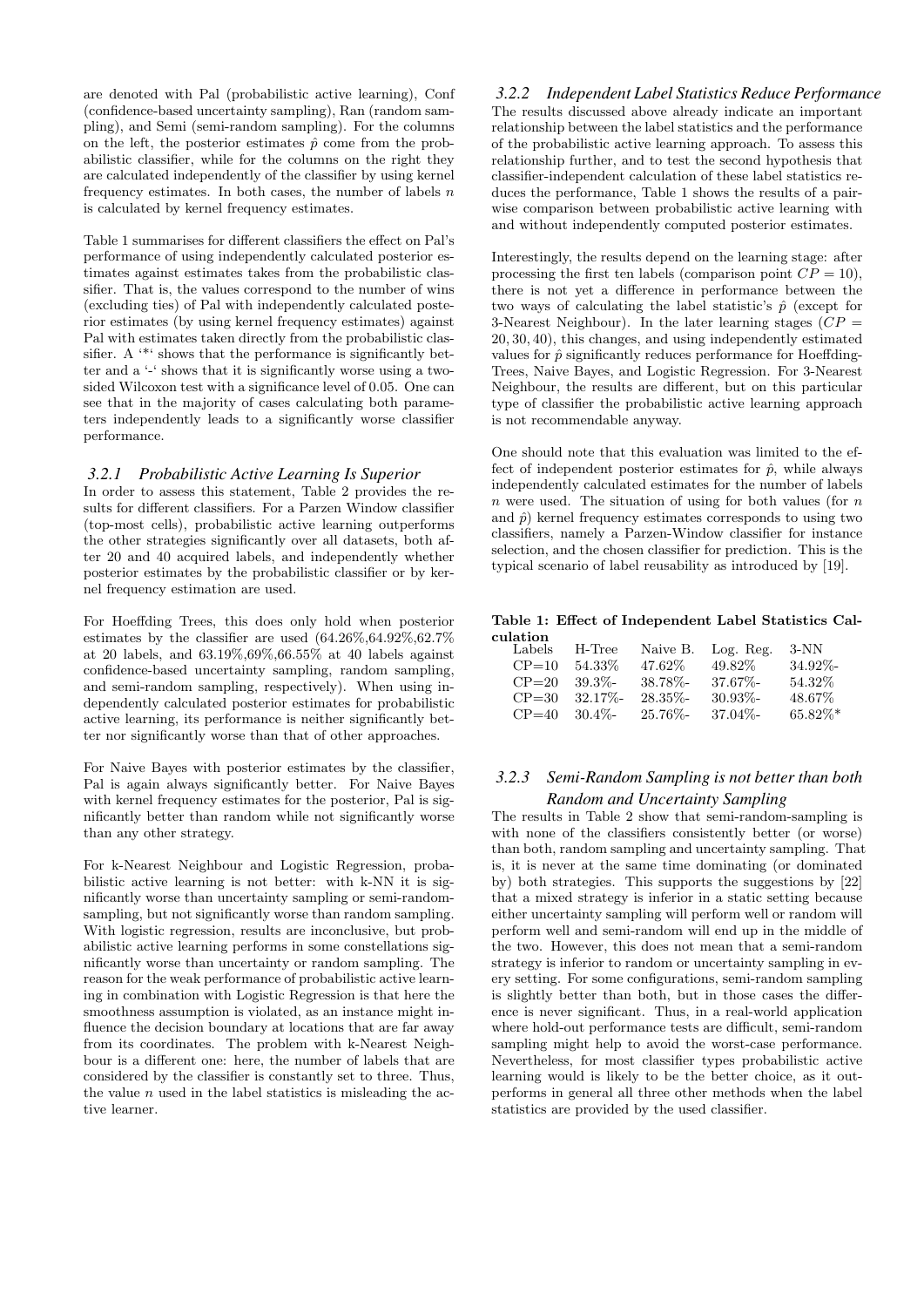# 4. CONCLUSION

In this paper, the performance of popular active learning strategies in combination with different classifier technologies has been studied. These combinations were experimentally evaluated using 100-fold cross validation over several different real-world and synthetic datasets. The results confirm the finding of previous studies that neither pure exploration nor pure exploitation strategies perform consistently well, making the handling of the trade-off between exploration and exploitation a key challenge. In addition, the results show that the recently proposed probabilistic active learning approach significantly outperforms uncertainty-sampling-based strategies when used with Bayes, Naive Bayes or Decision-Tree Classifiers, but works not well on k-Nearest Neighbour or Logistic Regression Classifiers. Furthermore, it is shown that using a probabilistic classifier's estimates for the label statistics is in most cases better than using estimates that were calculated independently of the classifier. Finally, the results confirm the recently stated conjecture [22] that a hybrid between random and uncertainty sampling does not outperform both strategies at the same time in a pool-based setting.

While several combinations of active learning and classification approaches have been evaluated in this paper, this comparative study is by no means complete. Future work will focus on evaluating further combinations, as well as investigating further ways of computing better label statistics for some classifier technologies.

#### 5. ACKNOWLEDGMENTS

We would like to thank Daniel Kottke and Myra Spiliopoulou.

## 6. REFERENCES

- [1] A. Asuncion and D. J. Newman. UCI machine learning repository, 2015.
- [2] O. Chapelle. Active learning for parzen window classifier. In Proc. of the Tenth Int. Workshop on Artificial Intelligence and Statistics, pages 49–56, 2005.
- [3] O. Chapelle, B. Schölkopf, and A. Zien, editors. Semi-supervised Learning. MIT Press, 2006.
- [4] D. Cohn. Active learning. In C. Sammut and G. I. Webb, editors, Encyclopedia of Machine Learning, pages 10–14. Springer, 2010.
- [5] P. Domingos and G. Hulten. Mining high-speed data streams. In Proc. of the sixth ACM SIGKDD international conference on Knowledge discovery and data mining (KDD00), KDD '00, pages 71–80. ACM, 2000.
- [6] Y. Fu, X. Zhu, and B. Li. A survey on instance selection for active learning. Knowledge and Information Systems, 35(2):249–283, 2012.
- [7] J. Gantz and D. Reinsel. The digital universe in 2020: Big data, bigger digital shadows, and biggest growth in the far east, December 2012.
- [8] I. Guyon, G. Cawley, G. Dror, V. Lemaire, and A. Statnikov, editors. Active Learning Challenge, volume 6 of Challenges in Machine Learning. Microtome Publishing, 2011.
- [9] G. Krempl, D. Kottke, and V. Lemaire. Optimised probabilistic active learning (OPAL) for fast,

non-myopic, cost-sensitive active classification. Machine Learning, Special Issue of ECML PKDD 2015, 2015.

- [10] G. Krempl, D. Kottke, and M. Spiliopoulou. Probabilistic active learning: Towards combining versatility, optimality and efficiency. In S. Dzeroski, P. Panov, D. Kocev, and L. Todorovski, editors, Proc. of the 17th Int. Conf. on Discovery Science (DS), Bled, volume 8777 of Lecture Notes in Computer Science, pages 168–179. Springer, 2014.
- [11] B. Krishnapuram, S. Yu, and R. B. Rao, editors. Selective Data Acquisition for Machine Learning. CRC Press, Inc., Boca Raton, FL, USA, 1st edition, 2011.
- [12] L. Lan, H. Shi, Z. Wang, and S. Vucetic. Active learning based on parzen window. Journal of Machine Learning Research - Proc. Track, 16:99–112, 2011.
- [13] D. D. Lewis and W. A. Gale. A sequential algorithm for training text classifiers. In Proc. of the 17th annual international ACM SIGIR conference on Research and development in information retrieval, SIGIR '94, pages 3–12, New York, NY, USA, 1994. Springer-Verlag New York, Inc.
- [14] W. H. Press, B. P. Flannery, S. A. Teukolsky, and W. T. Vetterling. Numerical Recipes in Fortran 77: The Art of Scientific Computing. Cambridge University Press, 2 edition, 1992.
- [15] N. Roy and A. McCallum. Toward optimal active learning through sampling estimation of error reduction. In Proc. of the 18th Int. Conf. on Machine Learning, ICML 2001, Williamstown, MA, USA, ICML '01, pages 441–448, San Francisco, CA, USA, 2001. Morgan Kaufmann Publishers Inc.
- [16] A. I. Schein and L. H. Ungar. Active learning for logistic regression: an evaluation. Machine Learning, 68(3):235–265, 2007.
- [17] B. Settles. Active learning literature survey. Computer Sciences Technical Report 1648, University of Wisconsin-Madison, Madison, Wisconsin, USA, 2009.
- [18] B. Settles. Active Learning. Number 18 in Synthesis Lectures on Artificial Intelligence and Machine Learning. Morgan and Claypool Publishers, 2012.
- [19] K. Tomanek and K. Morik. Inspecting sample reusability for active learning. In I. Guyon, G. C. Cawley, G. Dror, V. Lemaire, and A. R. Statnikov, editors, AISTATS workshop on Active Learning and Experimental Design, volume 16 of JMLR Proc., pages 169–181. JMLR.org, 2011.
- [20] J. Zhu, H. Wang, B. K. Tsou, and M. Y. Ma. Active learning with sampling by uncertainty and density for data annotations. IEEE Transactions on Audio, Speech & Language Processing, 18(6):1323–1331, 2010.
- [21] J. Zhu, H. Wang, T. Yao, and B. K. Tsou. Active learning with sampling by uncertainty and density for word sense disambiguation and text classification. In D. Scott and H. Uszkoreit, editors, COLING 2008, 22nd Int. Conf. on Computational Linguistics, Proc. of the Conf., 18-22 August 2008, Manchester, UK, pages 1137–1144, 2008.
- [22] I. Zliobaitė, A. Bifet, B. Pfahringer, and G. Holmes. Active learning with drifting streaming data. IEEE Transactions on Neural Networks and Learning Systems, PP(99), 2013.